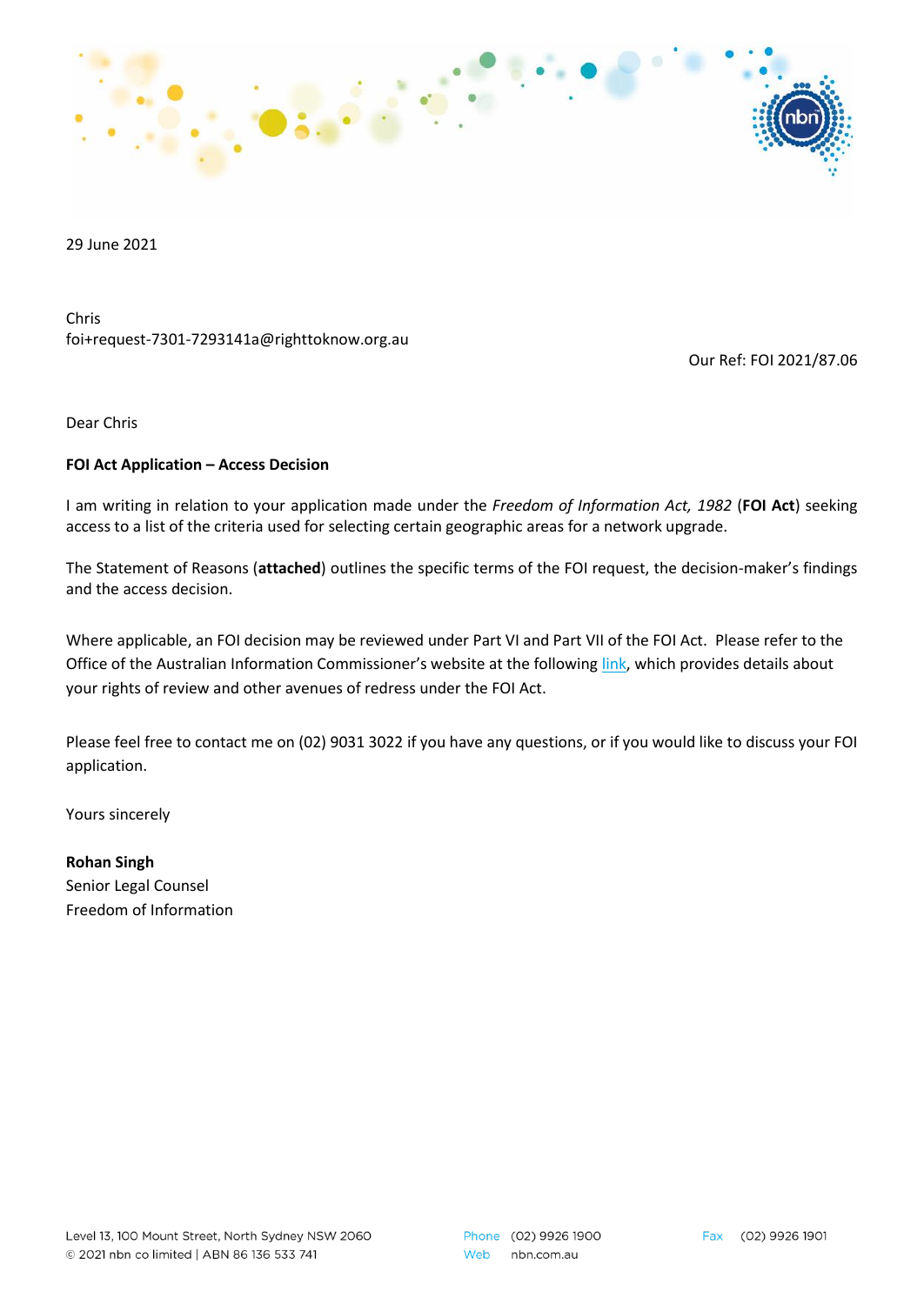

## **FREEDOM OF INFORMATION REQUEST – FOI 2021/87.06**

**ACCESS DECISION**

**STATEMENT OF REASONS**

**29 June 2021**

#### **Background – nbn and the FOI Act**

- 1. **nbn** is a government business enterprise (**GBE**), which has the mandate of realising the Australian Government's vision for the development and operation of Australia's broadband infrastructure.
- 2. **nbn** recognises that information is a vital and an invaluable resource, both for the company and for the broader Australian community. That is why **nbn** fosters and promotes a pro-disclosure culture, with the goal of creating an organisation that is open, transparent, and accountable. To that end, **nbn** makes a large amount of information freely available to the public on its website: [http://nbnco.com.au/.](http://nbnco.com.au/)
- 3. **nbn** also manages its information assets within the terms and spirit of the *Freedom of Information Act* 1982 (the **FOI Act**). **nbn** endeavours to release information proactively, while considering its commercial and other legal obligations.
- 4. Subject to relevant exemptions, the FOI Act gives the Australian community the right to access documents held by Commonwealth Government agencies, as well as "prescribed authorities" such as **nbn**.
- 5. Under subsection 23(1) of the FOI Act, **nbn**'s Chief Executive Officer authorises me, to make decisions about access to documents and related matters under the FOI Act.
- 6. Under subsection 26(1) of the FOI Act, I am required to provide a Statement of Reasons for my decisions in relation to FOI applications. I am also required to set out my findings on any material questions of fact, referring to the material upon which those findings were based. Those findings are outlined below.

#### **Application Chronology and Scope of Request**

7. On 6 May 2021, **nbn** received an email from "Chris" (the **Applicant**) in the following terms:

*"Under Freedom of Information, can you please advise me of the distance between my house and the node I will be/am contacted to?"*

- 8. The Applicant also provided the relevant address.
- 9. On 20 May 2021, I wrote to the Applicant to ask for clarification so as to comply with the provisions of section 15(2) of the FOI Act. At that time, I also indicated to the Applicant that the materials within the proposed scope of this FOI request could potentially fall within the **nbn** Commercial Activities Exemption provided under section 7(3) of the FOI Act, placing subject materials outside the application of the FOI Act (among other exemptions from release). I also provided the Applicant with information relating to **nbn's**  Commercial Activities Exemption, together with relevant links containing background information and OAIC reviews
- 10. On 30 May 2021, the Applicant sent me an email in which he agreed to amend the scope of the request, to: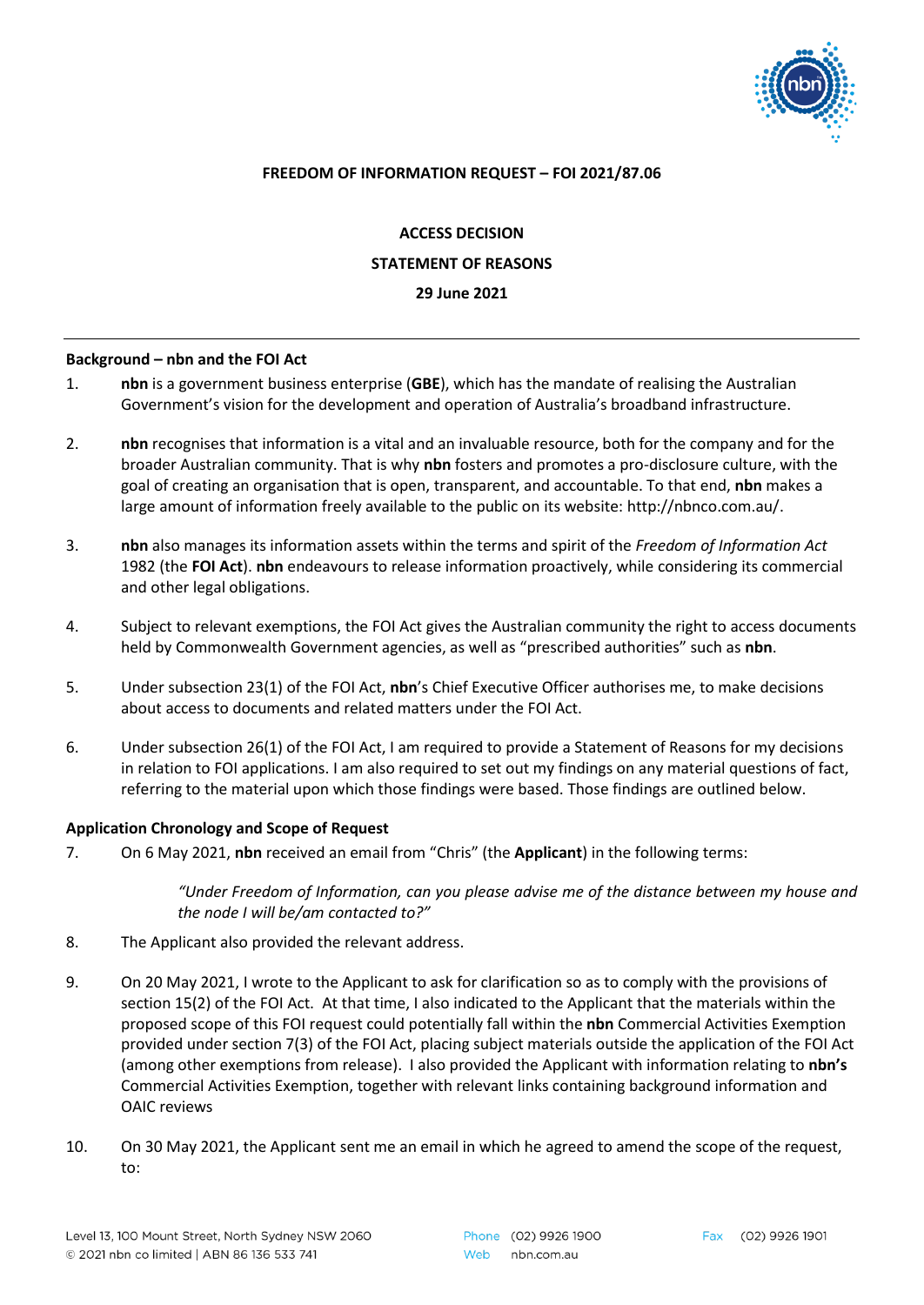

*"Either the direct distance or the length of any cabling to from my premises to the relevant node*".

- 11. On 30 May 2021, I confirmed receipt of the Applicant's email.
- 12. On the date set out above, I made my access decision, as outlined below.

# **Findings on material questions of fact**

- 13. Under section 3(1)(b) of the FOI Act, the public has a right to seek access to "documents" rather than to discrete bits of information. However, section 17 of the FOI Act enables **nbn** to provide applicants with information where such information is not available in a discrete written form, but it is *"ordinarily available to the agency for retrieving or collating stored information"*. In that regard, I received advice from **nbn** staff that it would be possible to create a document containing the information within the scope of the current request (**Relevant Information**).
- 14. In addition, I reviewed the Relevant Information and discussed it with relevant **nbn** staff.
- 15. I make the following findings in relation to the Relevant Information:
	- a. the Relevant Information came into **nbn**'s possession or was brought into existence in relation to the connection of premises to the **nbn**™ network;
	- b. the Relevant Information is used by **nbn** for a number of commercial purposes, including to plan, construct, maintain and rollout upgrades to the **nbn™** network;
	- c. the Relevant Information is not in the public domain and includes or may disclose **nbn**'s commercial-in-confidence information, including information in relation to:
		- i. the distance of the copper cabling between the premises, and inferentially nearby premises, and the location of the node serving those premises; and
		- ii. the route or location of cabling from the premise to the node.

## **Access Decision**

- 16. In undertaking my review of the Relevant Information, it is my view, having regard to the nature and subject matter of the request and the relevant provisions of the FOI Act, that the Relevant Information is exempt from release on the grounds specified below.
- 17. In making my decision, I took into account relevant parts of the FOI Act and related legislation, the OAIC [FOI Guidelines,](https://www.oaic.gov.au/assets/freedom-of-information/guidance-and-advice/foi-guidelines/foi-guidelines-combined-november-2019.pdf) relevant case law and other sources, including the [General Background Information](https://www.nbnco.com.au/content/dam/nbnco2/2019/documents/policies/nbn-CAC-Background%20Document.pdf) regarding **nbn**'s CAC. That background document references two Office of the Australian Information Commissioner (**OAIC**) reviews that considered **nbn**'s CAC in January 2012 (the [Internode Decision\)](http://www.austlii.edu.au/cgi-bin/viewdoc/au/cases/cth/AICmr/2012/4.html?context=0;query=internode;mask_path=) and again in July 2013 (the [Battersby Decision\)](http://www.austlii.edu.au/cgi-bin/viewdoc/au/cases/cth/AICmr/2013/61.html?context=0;query=nbn%20battersby;mask_path=).
- 18. Part II of Schedule 2 to the FOI Act specifies that certain agencies are exempt from the operation of the FOI Act in respect of particular documents. **nbn** is exempt from the operation of the FOI Act "in relation to documents in respect of its commercial activities".
- 19. Per section 7(3A) of the FOI Act, "commercial activities" mean:
	- *a.* activities *carried on by NBN Co on a commercial basis; or*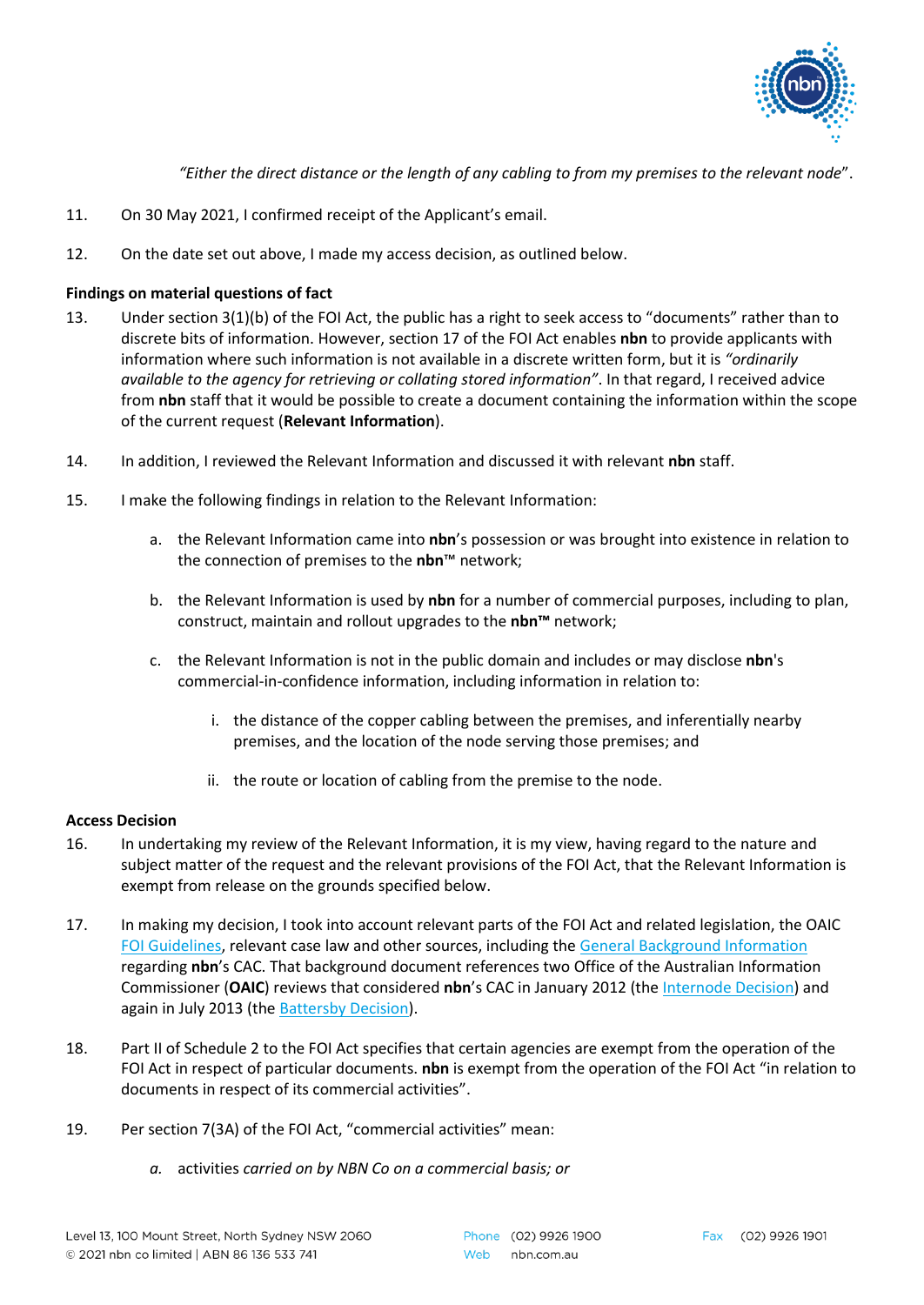

- *b. activities, carried on by NBN Co, that may reasonably be expected in the foreseeable future to be carried on by NBN Co on a commercial basis.*
- 20. As per section 7(4) of the FOI Act, in "*subsection (2AA) and Part II of Schedule 2, a reference to documents in respect of particular activities shall be read as a reference to documents received or brought into existence in the course of, or for the purposes of, the carrying on of those activities*."
- 21. Relevantly, **nbn**:
	- *a. is a* public *company limited by shares incorporated under the Corporations Act 2001 (Cth) (Corporations Act);*
	- *b. is wholly owned by the Commonwealth and a prescribed GBE;*
	- *c. is subject to the same obligations as other public companies incorporated under the Corporations Act;*
	- *d.* generates *sales and profit; and*
	- *e. operates for a commercial purpose, with a mandate or objective to earn at least a commercial rate of* return *(see page 7, paragraph 1.8 (c) of the Commonwealth Government Business Enterprise – Governance and Oversight Guidelines at this [link\)](https://www.finance.gov.au/sites/default/files/2019-10/commonwealth-gbe-governance-and-oversight-guidelines-rmg126.pdf).*
- 22. Accordingly, **nbn** operates as a commercial entity and, having regard to the foregoing, is bound to do so.
- 23. In the Internode Decision, the then Freedom of Information Commissioner, Dr James Popple, considered the meaning of "commercial activities" in relation to **nbn**'s CAC. Relevantly, he noted as follows:
	- *a. in Bell v Commonwealth Scientific and Industrial Research Organisation, the Full Court of the Federal Court considered the meaning of "commercial activities" with reference to analogous provisions to sections 7(2) and 7(3A) of the FOI Act. In that case, the Court said that "activities are conducted on a commercial basis if they are related to, engaged in or used for commerce" and referred to "the importance of the whole of the circumstances including the commercial goal (profit making or the generation of income or return) in determining whether particular activities are sufficiently related to commerce to be characterised as commercial activities";* and
	- b. *in Johnston and Australian Postal Corporation, the Administrative Appeals Tribunal concluded that*  commercial *activity "can be regarded as a business venture with a profit-making objective and, strictly speaking, will involve activity to generate trade and sales with a view to profit. This is particularly so when the volume of activity is on a large scale*".
- 24. The subsequent Battersby Decision reinforced the considerations referenced above, and further noted:

"… *there is no doubt that the definition of 'commercial activities' is broader for NBN Co than it is for other government business enterprises listed in Part II of Schedule 2*."

- 25. As outlined above, there are various factors that may weigh in favour of an activity being categorised as commercial for the purposes of the FOI Act, such as (among other factors), if those activities:
	- a. have a commercial goal or purpose;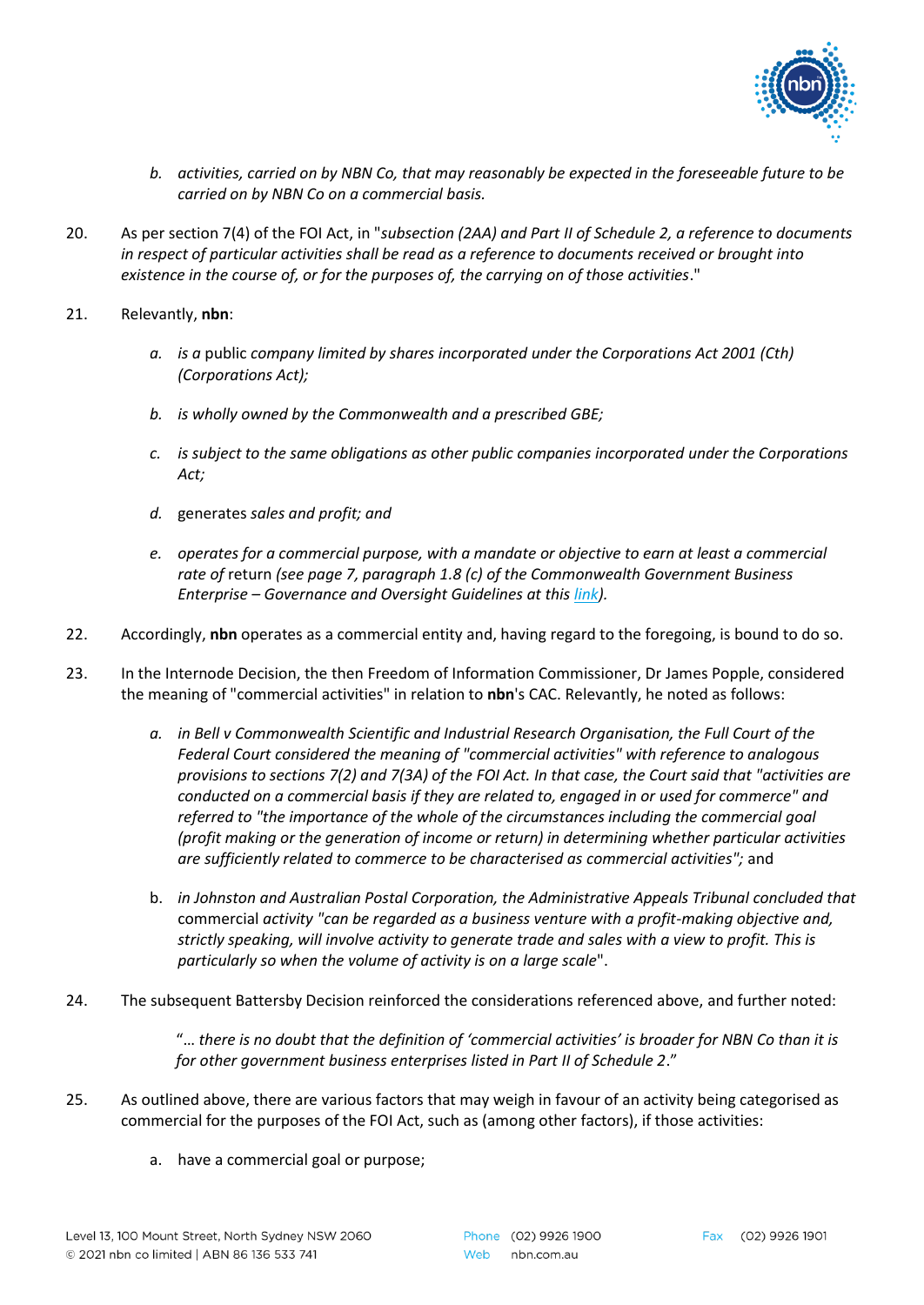

- b. are related to, engaged in, or used for commerce; and/or
- c. are related to a profit-making motive, generating income or revenue, among other matters.
- 26. Furthermore, for the CAC to apply, the document or information under consideration need not meet a commercial value threshold or be commercially significant. All that is required is that the document or information is received by **nbn** or brought into existence in the course of, or for the purposes of, the carrying on of **nbn**'s commercial activities.
- 27. In looking at the whole of the circumstances, I consider that the Relevant Information is in respect of **nbn**'s commercial activities for the following reasons:
	- a. The Relevant Information is comprised of the distance from premises to the node servicing those premises.
	- b. If **nbn** were to release the Relevant Information, it would potentially provide **nbn**'s competitors, including other telecommunications players in the market, with an unfair advantage by disclosing the copper cable length to a specific residence, from which the length to nearby premises could be inferred. The Relevant Information could be used by **nbn**'s commercial competitors to inform decisions about where to offer competitive services, either using fixed line or alternate technology. The Relevant Information is therefore commercially valuable to **nbn** and the broader telecommunications market.
	- c. If the distance to the node is known, this may indicate or allow a person to determine the location of the relevant node servicing the premises and the location or route of cabling from the premises to the node.
	- d. The Relevant Information describes an aspect of the **nbn**™ network which may have an effect on the performance and operation of the network. The subject matter and content of the Relevant Information is therefore directly related to **nbn** achieving a commercial outcome because operation of the **nbn**™ network generates revenue for **nbn**. The goal of generating profits, income or revenue is considered a key element in deciding that a document or information relates to **nbn**'s commercial activities.
- 28. In my view, it would undermine the above commercial purposes and would have a significant impact on **nbn**'s commercial activities, if **nbn** was required to reveal the business and commercial information as described above.
- 29. For the above reasons, I am of the opinion that the Relevant Information is in respect of **nbn**'s commercial activities and are exempt from release under section 7(3A) of the FOI Act.
- 30. Considering my determination above, it is unnecessary to consider any further exemptions in light of my determination that the Relevant Information falls within the meaning of the commercial activities carveout. There are other grounds upon which access to the Relevant Information could potentially be refused. In my opinion, the Relevant Information may also be exempt from release under the following sections of the FOI Act:
	- a. s47 (documents disclosing commercially valuable information) of the FOI Act;